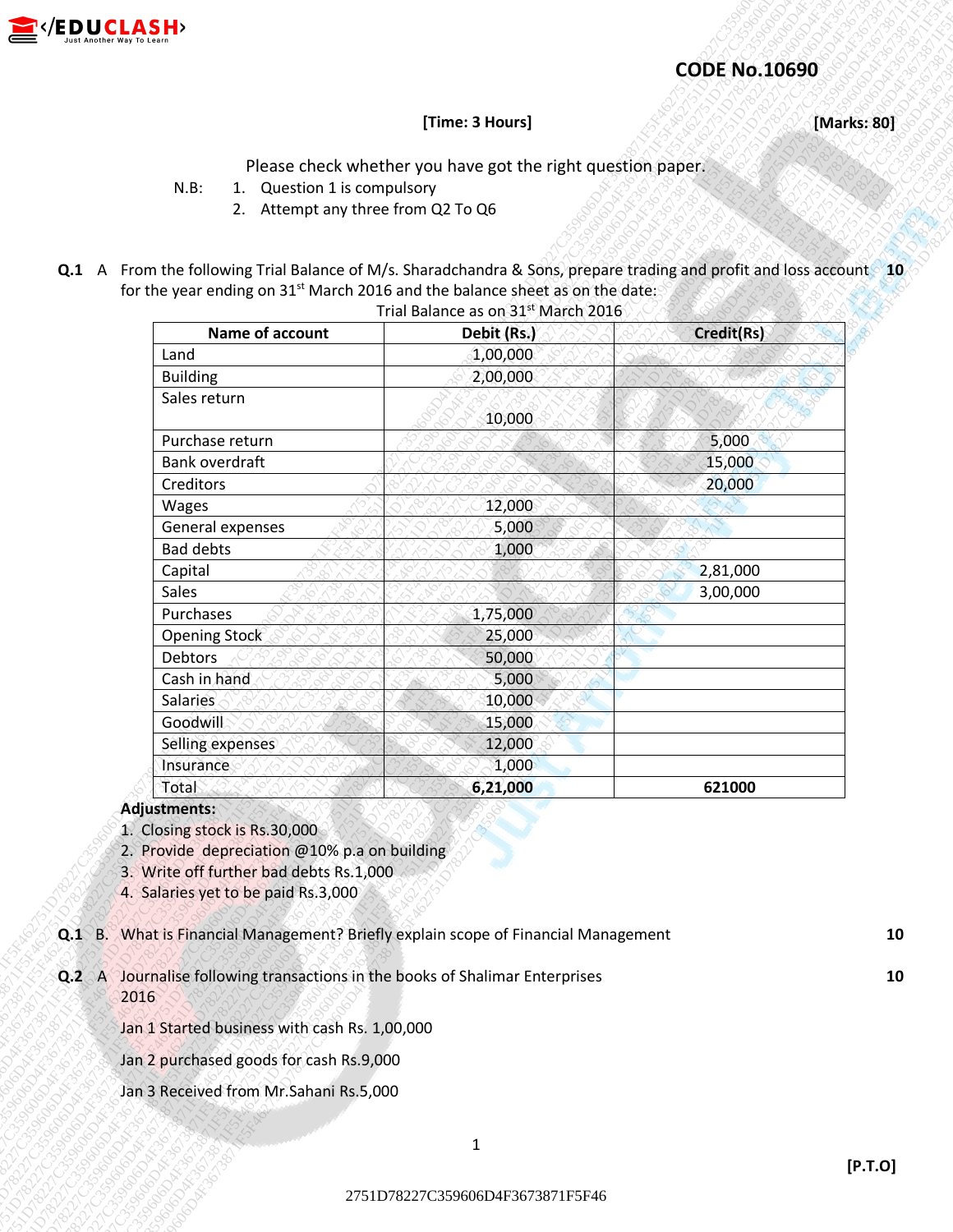

- Jan 6 Purchased goods of Rs.10,000 @ 10% cash Discount
- Jan 7 Issued cheque of Rs.5,000 to Ramanlal Enterprises
- Jan 8 Paid Insurance Premium of Rs.10,000 by cheque
- Jan 9 Salaries paid Rs.8,000
- Jan 10 Paid Rent Rs. 10,000 by cheque.
- **Q.2** B Explain any two accounting concepts with example. **10** and the set of the set of the set of the set of the set of the set of the set of the set of the set of the set of the set of the set of the set of the set of t
- **Q.3** A Prepare Cash budget for March-May 2016 from the following information.

|                                        |                                                                                                                                                         |                                  |                        | <b>CODE No.10690</b> |  |  |  |
|----------------------------------------|---------------------------------------------------------------------------------------------------------------------------------------------------------|----------------------------------|------------------------|----------------------|--|--|--|
|                                        |                                                                                                                                                         |                                  |                        |                      |  |  |  |
|                                        | Jan 4 Commission received by cheque of Rs. 10,000<br>Jan 5 Sold machinery for Rs.15,000                                                                 |                                  |                        |                      |  |  |  |
|                                        | Jan 6 Purchased goods of Rs.10,000 @ 10% cash Discount                                                                                                  |                                  |                        |                      |  |  |  |
|                                        | Jan 7 Issued cheque of Rs.5,000 to Ramanlal Enterprises                                                                                                 |                                  |                        |                      |  |  |  |
|                                        | Jan 8 Paid Insurance Premium of Rs.10,000 by cheque                                                                                                     |                                  |                        |                      |  |  |  |
| Jan 9 Salaries paid Rs.8,000           |                                                                                                                                                         |                                  |                        |                      |  |  |  |
| Jan 10 Paid Rent Rs. 10,000 by cheque. |                                                                                                                                                         |                                  |                        |                      |  |  |  |
| B                                      | Explain any two accounting concepts with example.                                                                                                       |                                  |                        |                      |  |  |  |
| Q.2<br>Q.3                             |                                                                                                                                                         |                                  |                        |                      |  |  |  |
| A                                      | Prepare Cash budget for March-May 2016 from the following information.                                                                                  |                                  |                        |                      |  |  |  |
| <b>Month</b>                           | <b>Credit</b>                                                                                                                                           | <b>Credit</b>                    | <b>Office expenses</b> | <b>Other</b>         |  |  |  |
|                                        | Sales(Rs.)                                                                                                                                              | Purchases(Rs.)                   | (Rs.)                  | <b>Expenses(Rs.)</b> |  |  |  |
| January                                | 2,89,000                                                                                                                                                | 2,72,000                         | 12,000                 | 5,000                |  |  |  |
| February                               | 1,22,500                                                                                                                                                | 2,28,000                         | 9,000                  | 6,000                |  |  |  |
| March                                  | 1,69,000                                                                                                                                                | 1,10,000                         | 8,000                  | 5,000                |  |  |  |
| April                                  | 1,07,000                                                                                                                                                | 1,28,000                         | 9,000                  | 8,000                |  |  |  |
| May<br>June                            | 1,20,000<br>1,98,000                                                                                                                                    | 1,51,000<br>1,40,000             | 8,000<br>10,000        | 6,000<br>9,000       |  |  |  |
| Other information:                     |                                                                                                                                                         |                                  |                        |                      |  |  |  |
|                                        | 1) Cash balance as on 1 <sup>st</sup> March is Rs.10,000.<br>2) Credit allowed by supplier is two month.<br>3) Credit allowed to customer is one month. |                                  |                        |                      |  |  |  |
|                                        | 4) Delay in payment of office expenses and other expenses are one month.                                                                                |                                  |                        |                      |  |  |  |
|                                        | 5) Dividend received Rs.5,000 in the month of April                                                                                                     |                                  |                        |                      |  |  |  |
|                                        | 6) Interest paid Rs.3,000 in the month of May                                                                                                           |                                  |                        |                      |  |  |  |
| $\overline{\mathbf{B}}$<br>Q.3         | State the features of Capital budgeting decisions.                                                                                                      |                                  |                        |                      |  |  |  |
|                                        |                                                                                                                                                         |                                  |                        |                      |  |  |  |
|                                        |                                                                                                                                                         | $\overline{2}$                   |                        |                      |  |  |  |
|                                        |                                                                                                                                                         | 2751D78227C359606D4F3673871F5F46 |                        |                      |  |  |  |

#### Other information:

- 1) Cash balance as on  $1<sup>st</sup>$  March is Rs.10,000.
- 2) Credit allowed by supplier is two month.
- 3) Credit allowed to customer is one month.
- 4) Delay in payment of office expenses and other expenses are one month.
- 5) Dividend received Rs.5,000 in the month of April
- 6) Interest paid Rs.3,000 in the month of May
- **Q.3** B State the features of Capital budgeting decisions. **10**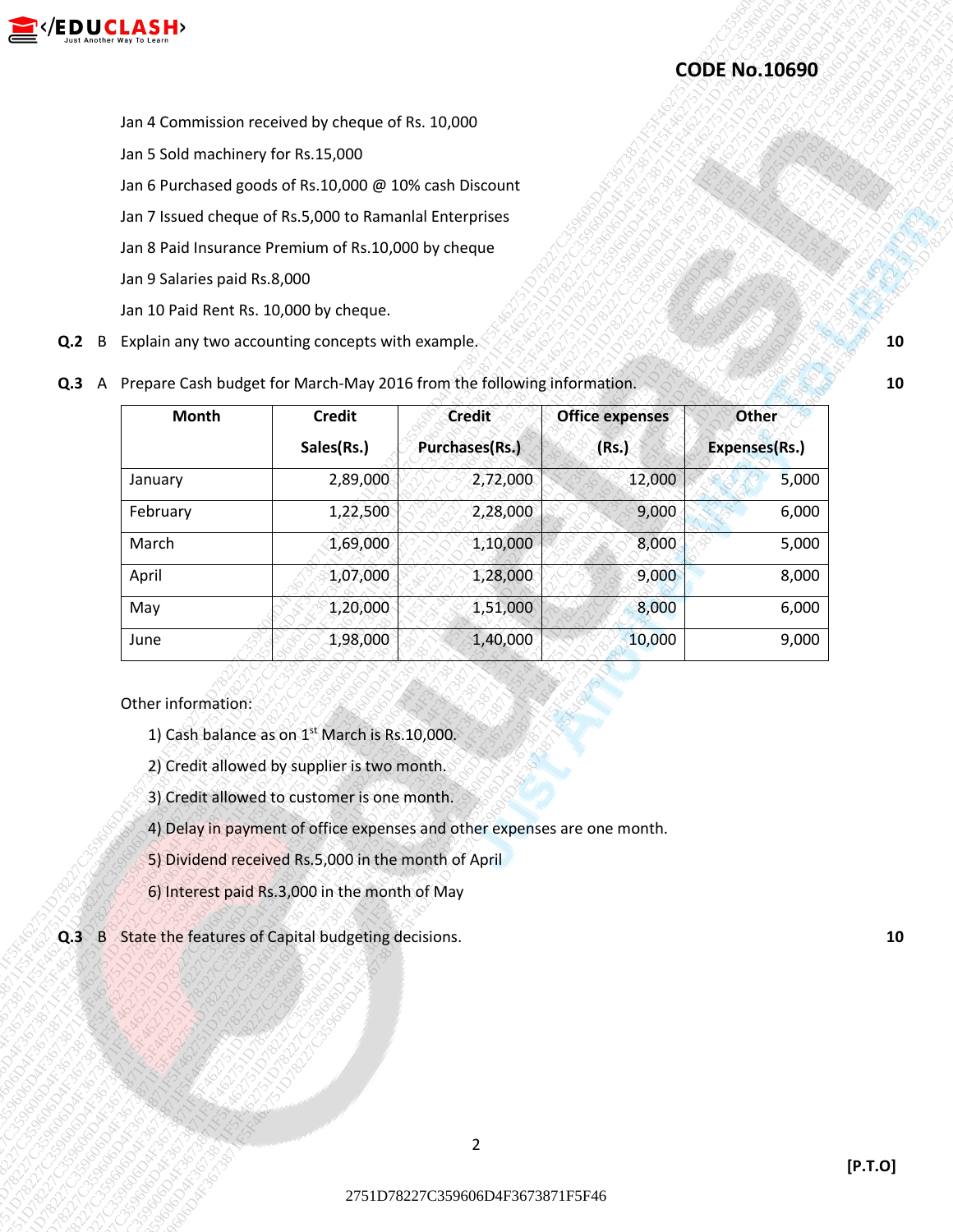

# **CODE No.10690**

| Ending 31st March 2016.                                             |                    |                                                                    | Q.4 A The following is the summarized Profit and Loss Account and Balance Sheet of Sun India Ltd for the year |              |
|---------------------------------------------------------------------|--------------------|--------------------------------------------------------------------|---------------------------------------------------------------------------------------------------------------|--------------|
|                                                                     |                    | Profit and Loss Account                                            |                                                                                                               |              |
| <b>Particulars</b>                                                  | Amount (Rs.)       | <b>Particulars</b>                                                 |                                                                                                               | Amount (Rs.) |
| To Opening Stock                                                    | 10,000             | <b>By Sales</b>                                                    |                                                                                                               | 1,10,000     |
| To Purchases                                                        | 60,000             | <b>By Closing Stock</b>                                            |                                                                                                               | 15,000       |
| To Freight Expenses                                                 | 5,000              |                                                                    |                                                                                                               |              |
| To Gross Profit c/d                                                 | 50,000             |                                                                    |                                                                                                               |              |
|                                                                     | 1,25,000           |                                                                    |                                                                                                               | 1,25,000     |
| To operating Expenses:                                              |                    | By Gross Profit b/d                                                |                                                                                                               | 50,000       |
| To Administration                                                   | 15,000             | By Non trading income:                                             |                                                                                                               |              |
| expenses                                                            |                    |                                                                    |                                                                                                               |              |
| To Office Expenses                                                  | 5,000              | Interest on Investment                                             |                                                                                                               | 5,000        |
| To Selling and Distribution<br>Expenses                             | 5,000              | Profit on sale of assets                                           |                                                                                                               | 1,000        |
| To Non operating<br>Expenses:<br>To loss os sale of Fixed<br>assets | 1,000              | Dividend received                                                  |                                                                                                               | 4,000        |
| To Net Profit c/d                                                   | 34,000             |                                                                    |                                                                                                               |              |
|                                                                     | 60,000             |                                                                    |                                                                                                               | 60,000       |
| <b>Liabilities</b>                                                  | <b>Amount (Rs)</b> | Balance sheet for the year ending 31st March 2016<br><b>Assets</b> | Amount (Rs)                                                                                                   |              |
| <b>Share Capital</b>                                                | 15000              | Cash in hand                                                       | 2000                                                                                                          |              |
| Reserves                                                            | 3000               | Cash at bank                                                       | 3000                                                                                                          |              |
| <b>Debenture</b>                                                    | 12000              | Marketable securities                                              | 5000                                                                                                          |              |
| <b>Current Liabilities</b>                                          | 20000              | Inventories                                                        | 15000                                                                                                         |              |
| Profit and Loss A/c                                                 | 34,000             | <b>Sundry Debtors</b>                                              | 6000                                                                                                          |              |
|                                                                     |                    | Prepaid expenses                                                   | 4000                                                                                                          |              |
|                                                                     |                    | Land and Building                                                  | 49,000                                                                                                        |              |
|                                                                     | 84,000             |                                                                    | 84,000                                                                                                        |              |

## Profit and Loss Account

| <b>Liabilities</b>         | <b>Amount (Rs)</b> | <b>Assets</b>         | Amount (Rs) |  |
|----------------------------|--------------------|-----------------------|-------------|--|
| <b>Share Capital</b>       | 15000              | Cash in hand          | 2000        |  |
| <b>Reserves</b>            | 3000               | Cash at bank          | 3000        |  |
| <b>Debenture</b>           | 12000              | Marketable securities | 5000        |  |
| <b>Current Liabilities</b> | 20000              | Inventories           | 15000       |  |
| Profit and Loss A/c        | 34,000             | <b>Sundry Debtors</b> | 6000        |  |
|                            |                    | Prepaid expenses      | 4000        |  |
|                            |                    | Land and Building     | 49,000      |  |
|                            | 84,000             |                       | 84,000      |  |